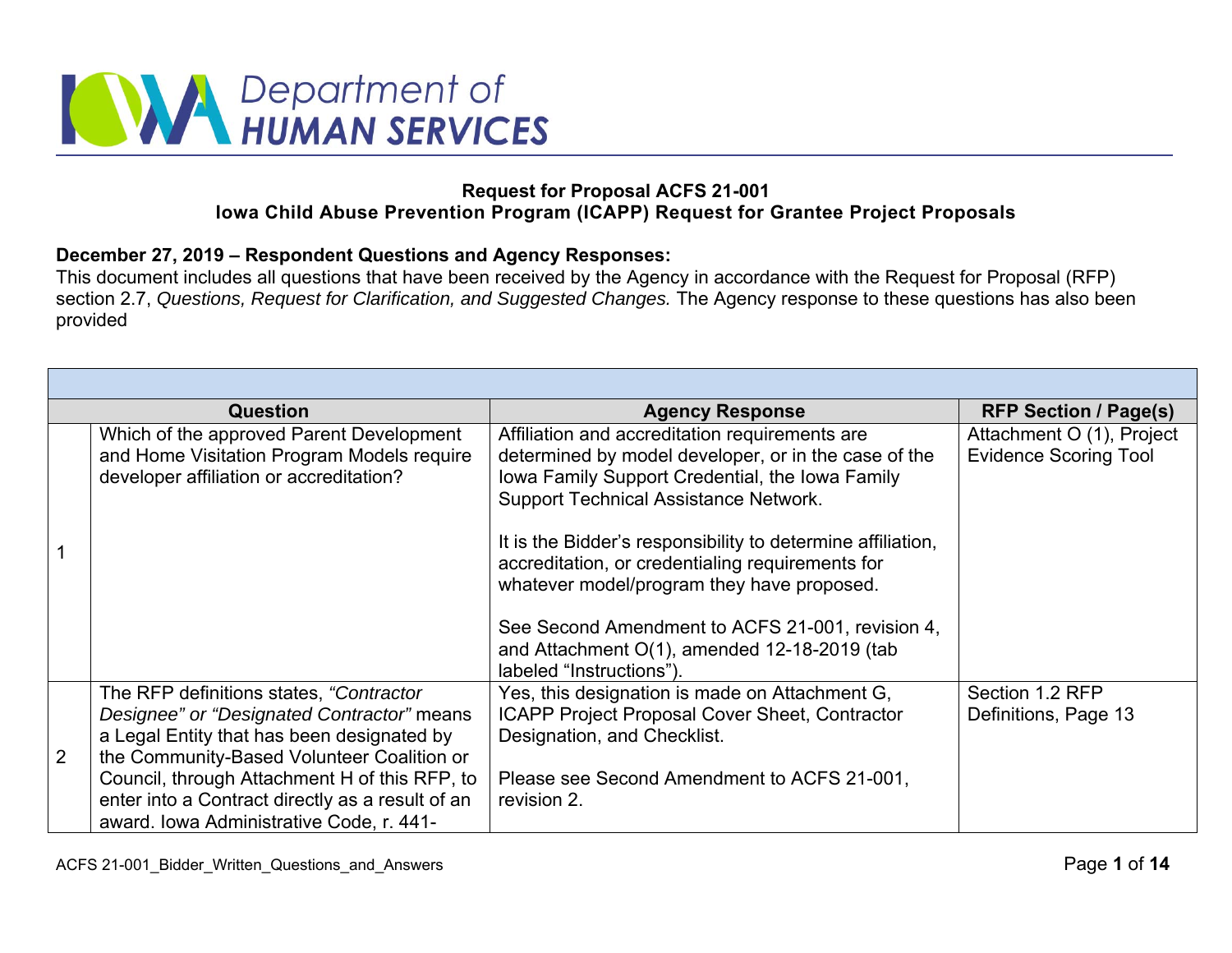|                | 155.4 states, specifically that, "in order to<br>receive funding from the department,<br>community councils must be legal entities or<br>must designate a Legal Entity to receive the<br>Project funds directly (e.g., a local service<br>provider)."<br>Attachment H is the council membership. In<br>this definition are you referring to Attachment<br>G?                                              |                                                                                                                                                                                                                                                                                                                                                                                                                                              |                                                                                                                                        |
|----------------|-----------------------------------------------------------------------------------------------------------------------------------------------------------------------------------------------------------------------------------------------------------------------------------------------------------------------------------------------------------------------------------------------------------|----------------------------------------------------------------------------------------------------------------------------------------------------------------------------------------------------------------------------------------------------------------------------------------------------------------------------------------------------------------------------------------------------------------------------------------------|----------------------------------------------------------------------------------------------------------------------------------------|
| 3              | Are the maximum bid request amounts listed<br>in the RFP for one year of the contract or for<br>the original two years of the contract? Eg. If<br>your maximum bid request amount is<br>\$30,000, is that \$30,000 for each year of the<br>original contract for a total for two years of<br>\$60,000 or is the maximum total meant to be<br>for the first two years of the contract so only<br>\$30,000? | Maximum award amounts listed in the RFP are per<br>State Fiscal Year (SFY).<br>Section 3.3.1 Pricing Restrictions.<br>Table header lists Maximum Annual Award Amounts<br>by County and coincides with Attachment J: Maximum<br>Allowable Funds by County (for each SFY). See<br>Definitions for State Fiscal Year.<br>See Second Amendment to ACFS 21-001, revision 5.                                                                       | Section 3.3.1 Pricing<br><b>Restrictions</b><br>Attachment J: Maximum<br>Allowable Funds by<br>County, Page 62<br>Definitions, Page 13 |
| $\overline{4}$ | Can a parent development program be<br>delivered 100% through home-based<br>services?                                                                                                                                                                                                                                                                                                                     | Yes, the direct service portion of a Parent<br>Development Project may be delivered entirely<br>through home-based services. See Section 1.3.1.1.2<br>Core Service Deliverables, A (2), which states: "These<br>services may be delivered in group settings, public<br>locations, or Participant homes."<br>In addition to core service delivery, all Projects shall<br>include Community Collaboration Deliverables<br>(Section 1.3.1.1.1). | Section 1.3.1.1.2 Scope of<br>Work, Page 14-15                                                                                         |
| 5              | Are there additional funds to purchase<br>evidence-based curriculum?                                                                                                                                                                                                                                                                                                                                      | Curriculum is an allowable expense under this RFP. It<br>is the responsibility of the Bidder to factor in all Project<br>expenses, including costs associated with purchasing<br>curriculum, if applicable, when completing their<br>Budget. Other funding is outside the scope of this<br>RFP.                                                                                                                                              | Section 3.3.1<br>Section 3.3.2, Page 34<br>(materials)                                                                                 |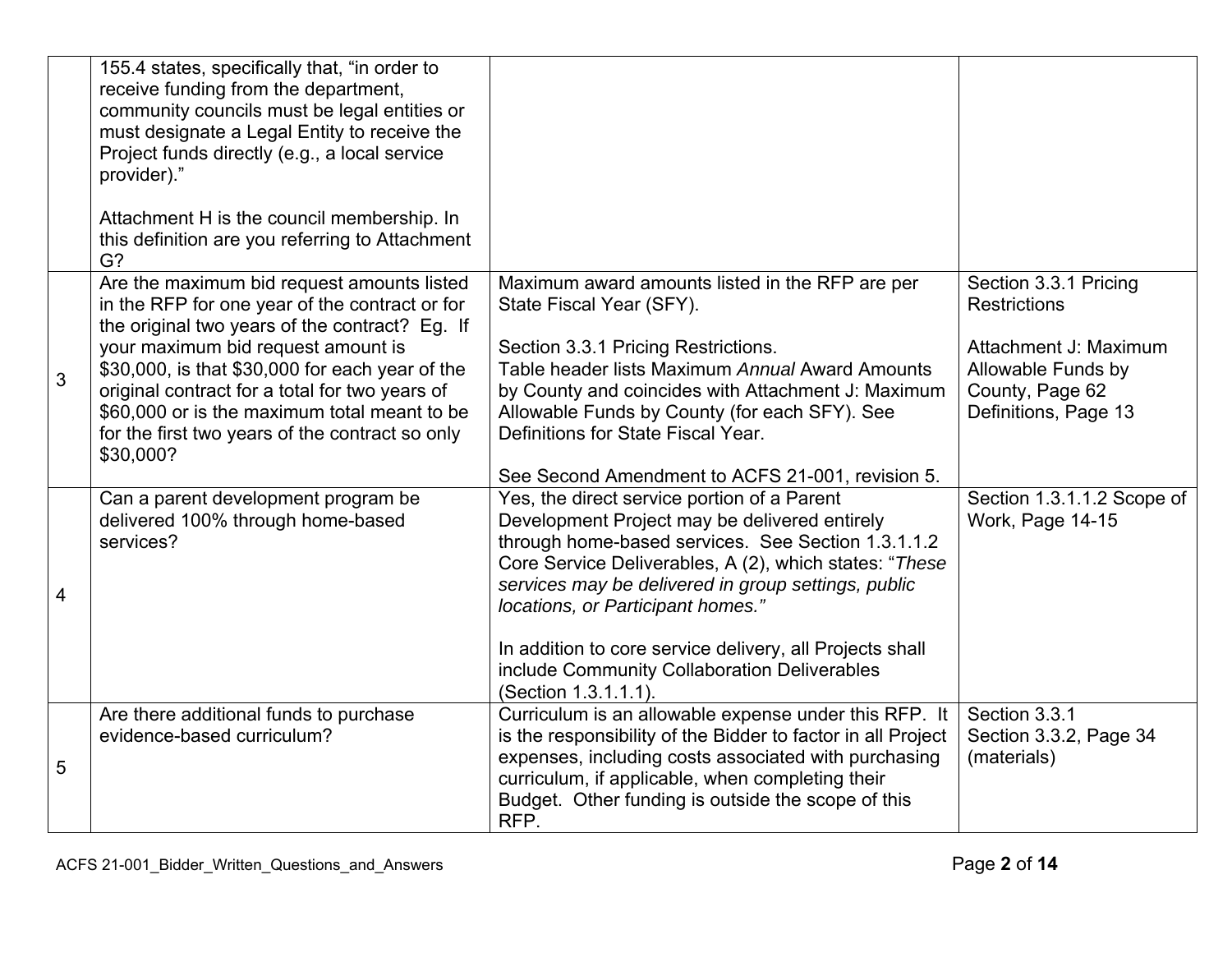|                | How will DAISEY be updated to include                                                | Updates to the Iowa Family Support Statewide            | Section 1.4 Performance |
|----------------|--------------------------------------------------------------------------------------|---------------------------------------------------------|-------------------------|
|                | information for children older than age six?                                         | Database (DAISEY) are outside the scope of this         | <b>Measures</b>         |
|                |                                                                                      | RFP.                                                    |                         |
|                |                                                                                      | The capability exists for programs to enter Child       |                         |
|                |                                                                                      | profiles in DAISEY for all children, regardless of age. |                         |
| 6              |                                                                                      | Though only children 0-5 are reflected in the reporting |                         |
|                |                                                                                      | dashboard feature, the system captures data for all     |                         |
|                |                                                                                      | child profiles.                                         |                         |
|                |                                                                                      | Additional information about DAISEY can be found via    |                         |
|                |                                                                                      | the link on pg. 22 of the RFP:                          |                         |
|                |                                                                                      | https://daiseyiowa.daiseysolutions.org/articles/iowa-   |                         |
|                |                                                                                      | data-dictionary/                                        |                         |
|                | Who signs this attachment [Attachment B:                                             | The entity listed on Attachment G, Section II shall     | Section 3.2, Page 31    |
|                | Primary Bidder Detail and Certification Form]?                                       | complete and sign Attachment B.                         |                         |
| $\overline{7}$ | Would it be the Community Based Volunteer                                            |                                                         |                         |
|                | Coalition/Council Representative, or the                                             | See Second Amendment to ACFS 21-001, revision 4.        |                         |
|                | <b>Contractor Designee/Legal Entity?</b><br>Who signs this attachment [Attachment E: | The entity listed on Attachment G, Section II shall     | Section 3.2, Page 31    |
|                | <b>Certification and Disclosure Regarding</b>                                        | complete and sign Attachment E.                         |                         |
|                | Lobbying]? Would it be the Community Based                                           |                                                         |                         |
| $\bf 8$        | <b>Volunteer Coalition/Council Representative,</b>                                   | See Second Amendment to ACFS 21-001, revision 4.        |                         |
|                | the Contractor Designee/Legal Entity, or the                                         |                                                         |                         |
|                | Sub-Contractor?                                                                      |                                                         |                         |
|                | Who signs this attachment [Attachment I:                                             | The entity listed on Attachment G, Section II shall     | Section 3.2, Page 31    |
|                | Minority Impact Statement]? Would it be the                                          | complete and sign Attachment I.                         |                         |
| 9              | <b>Community Based Volunteer</b>                                                     |                                                         |                         |
|                | Coalition/Council Representative, the                                                | See Second Amendment to ACFS 21-001, revision 4.        |                         |
|                | Contractor Designee/Legal Entity, or the Sub-                                        |                                                         |                         |
|                | Contractor?                                                                          |                                                         |                         |
|                | Who signs as the Potential ICAPP                                                     | This depends on who is the identified Contractor on     | Attachment R:           |
|                | CONTRACTOR? Would it be the Community                                                | Attachment G, Section II. Please see definition for     | Acknowledgment of       |
| 10             | <b>Based Volunteer Coalition/Council</b>                                             | "Contractor" pg. 10 and "Contractor Designee" pg. 11.   | Partnership - section:  |
|                | Representative, the Contractor                                                       |                                                         | <b>Potential ICAPP</b>  |
|                | Designee/Legal Entity, or the Sub-Contractor?                                        | Use of the word "potential" here is to indicate the     | <b>CONTRACTOR</b>       |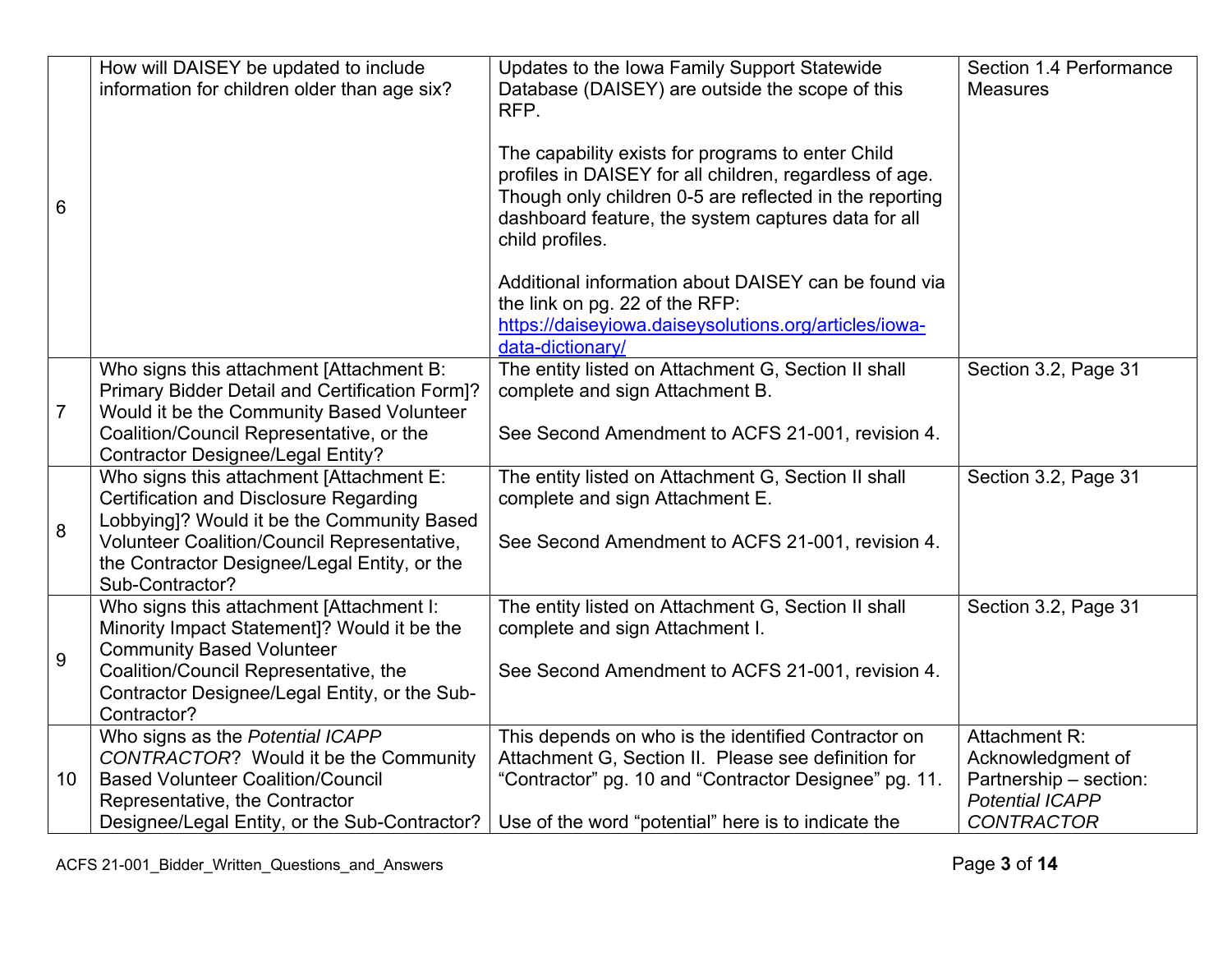|    |                                                                                                                                                                                                                                                                                                                                                                                                                                                                                                                                                                                                                                                                                                                                                                                                                                                                                                                                                                                                                                                                                                                                                                                                                                                                                                     | agreement is contingent upon an award.                                                                                                                                                                                                                                                                                                                                                                                                                                        |                                                |
|----|-----------------------------------------------------------------------------------------------------------------------------------------------------------------------------------------------------------------------------------------------------------------------------------------------------------------------------------------------------------------------------------------------------------------------------------------------------------------------------------------------------------------------------------------------------------------------------------------------------------------------------------------------------------------------------------------------------------------------------------------------------------------------------------------------------------------------------------------------------------------------------------------------------------------------------------------------------------------------------------------------------------------------------------------------------------------------------------------------------------------------------------------------------------------------------------------------------------------------------------------------------------------------------------------------------|-------------------------------------------------------------------------------------------------------------------------------------------------------------------------------------------------------------------------------------------------------------------------------------------------------------------------------------------------------------------------------------------------------------------------------------------------------------------------------|------------------------------------------------|
|    |                                                                                                                                                                                                                                                                                                                                                                                                                                                                                                                                                                                                                                                                                                                                                                                                                                                                                                                                                                                                                                                                                                                                                                                                                                                                                                     | Additionally, see Second Amendment to ACFS 21-<br>001, revision 4 for further clarification.                                                                                                                                                                                                                                                                                                                                                                                  |                                                |
| 11 | We intend to apply for funds for both Mahaska<br>and Wapello counties. Page 61 of the RFP<br>indicates that Mahaska County is eligible to<br>request up to \$50,000 and Wapello County is<br>eligible to request up to \$150,000. Since we<br>are applying on behalf of both countiesdo<br>we apply separately, that is two applications<br>as a single contractor for each maximum OR<br>only one application as a single contractor<br>and will be limited to the Wapello capped<br>amount of \$150,000 and it includes both<br>counties?<br>This is what we would like to do, but the M1<br>form doesn't allow us to check both home<br>visiting and parent education boxes. We want<br>to be able to request funding in Mahaska<br>County for Home Visitation (PAT) and SAP<br>services with the \$50,000 maximum. Then<br>we would like to request funding for Parent<br>Development (only – no HV) in Wapello<br>County and SAP services with up to the<br>\$70,000 maximum. We also intent to apply<br>for the Resilient Communities Demonstration<br>Project funds for Wapello County (\$80,000 or<br>more and adjust the PDev & SAP funding as<br>needed).<br>Should we just complete M1 separately / one<br>for each  Mahaska County (PAT-HV) and<br>Wapello County (PDev)? I know we can | Application funding limits are based on the total<br>amount per county. If the same Bidder represents two<br>counties, the total maximum is the sum of both<br>counties and the budget shall indicate funding by<br>county.<br>Bidders shall select one Project type for each Bid<br>Proposal (i.e., Home Visitation, or Parent<br>Development, or Sexual Abuse Prevention).<br>Please see question 12 as it relates to limits on<br>number and types of Project submissions. | Section 3.3.1 Pricing<br>Restrictions, Page 33 |
|    | complete one M2 for SAP services to include<br>both counties and M3 for only Wapello                                                                                                                                                                                                                                                                                                                                                                                                                                                                                                                                                                                                                                                                                                                                                                                                                                                                                                                                                                                                                                                                                                                                                                                                                |                                                                                                                                                                                                                                                                                                                                                                                                                                                                               | .                                              |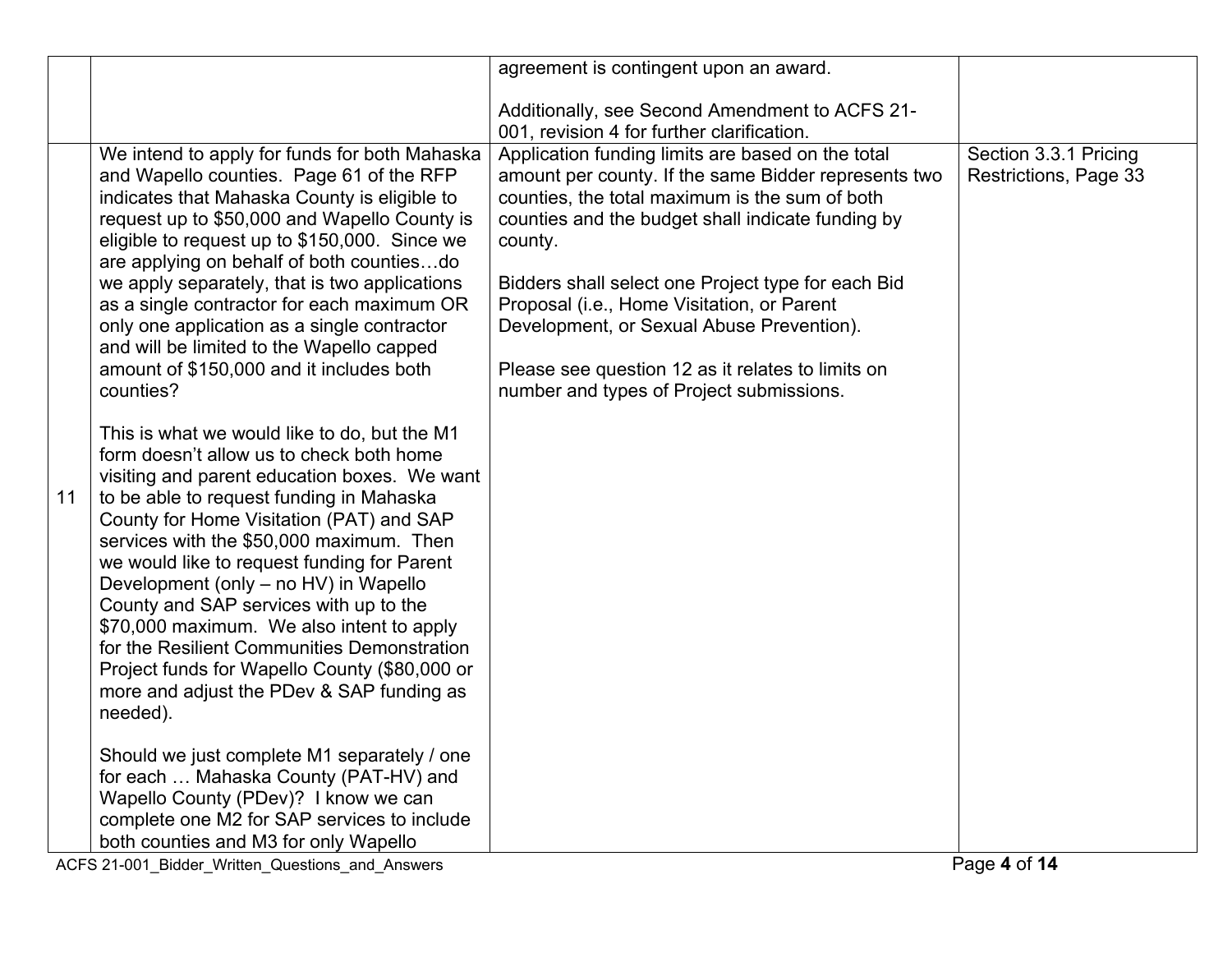|    | County.                                                                                                                                                                                                                                                                                                                                                                                                                                                                                                                                                                                                                                                                                                                                                                                              |                                                                                                                                                                                                                                                                                                                                                                                                                                                                                                                                                                                                                                                                                                                                                                                                                                                                                                                                                                                                                                                                                                                                                                                                                                                                              |                                                                                                                                                                                                                |
|----|------------------------------------------------------------------------------------------------------------------------------------------------------------------------------------------------------------------------------------------------------------------------------------------------------------------------------------------------------------------------------------------------------------------------------------------------------------------------------------------------------------------------------------------------------------------------------------------------------------------------------------------------------------------------------------------------------------------------------------------------------------------------------------------------------|------------------------------------------------------------------------------------------------------------------------------------------------------------------------------------------------------------------------------------------------------------------------------------------------------------------------------------------------------------------------------------------------------------------------------------------------------------------------------------------------------------------------------------------------------------------------------------------------------------------------------------------------------------------------------------------------------------------------------------------------------------------------------------------------------------------------------------------------------------------------------------------------------------------------------------------------------------------------------------------------------------------------------------------------------------------------------------------------------------------------------------------------------------------------------------------------------------------------------------------------------------------------------|----------------------------------------------------------------------------------------------------------------------------------------------------------------------------------------------------------------|
| 12 | a. Is the Council (Bidder) able to write for two<br>Parent Education programs?<br>Example 1: Council will sub-contract with two<br>separate entities.<br>In-home parents education ages 0-5 (lowa<br>Family Support Credential) and<br>In-home parent education program for school<br>age children.<br>Example 2: Council will sub-contract with two<br>separate entities.<br>In-home parents education ages 0-5 (lowa<br>Family Support Credential) and a<br>Group Based Parent Education program?<br>Example 3: Council will sub-contract with one<br>entity<br>b. The in-home family support program, the<br>program also provides group based parent<br>education at a Nest program and for Promise<br>Jobs. Can this be included in one application?<br>Is this [Section 1.3.1.1.3(B) Community | a. Yes, per Section 3.2 of the RFP, a Bidder may<br>submit for two Parent Development programs.<br>Activities may be applied for:<br>Example A: Separately in two different Proposals<br>(i.e., one full application with all forms for each,<br>meeting the total Proposal limit); OR<br>Example B: Together in one Parent Development<br>Project Bid Proposal that includes multiple<br>different components and subcontractors as part<br>of one Project. In this case, the Bidder is still<br>limited to one Project Proposal form (M1 in the<br>case of Parent Development).<br>Funded Projects under Example A above would result<br>in TWO Contracts between the Council/Designated<br>Contractor(s). Funded Projects in Example B above<br>would result in one single Contract between the<br>Council/Designated Contractor and the Agency,<br>regardless of whether the Project has multiple<br>components and/or if the Contractor is subcontracting<br>services to one or more entities. Contract<br>performance in Example B above will be monitored for<br>the Project as a whole vs. the separate components<br>and/or subcontractors.<br>b. Yes, this is an example of the Example B scenario<br>above.<br>Resilient Communities Demonstration Project is one | Section 1.3.1.1.2 Core<br><b>Service Deliverables</b><br>(Depending on Project<br>Type) Page 14<br>Section 3.2, Contents and<br>Organization of Technical<br>Proposal, Page. 31<br>Section 1.3.1.1.3 Resilient |
| 13 | Needs Assessment/Strategic Plan and<br>Stakeholder Input] only for the Resilient<br>Communities?                                                                                                                                                                                                                                                                                                                                                                                                                                                                                                                                                                                                                                                                                                     | type of Project funded under this RFP. All Scope of<br>Work Deliverables under this Section of the RFP<br>(Section 1.3.1.1.3) are relevant to the Resilient                                                                                                                                                                                                                                                                                                                                                                                                                                                                                                                                                                                                                                                                                                                                                                                                                                                                                                                                                                                                                                                                                                                  | Communities<br><b>Demonstration Projects</b><br>(Select High Risk                                                                                                                                              |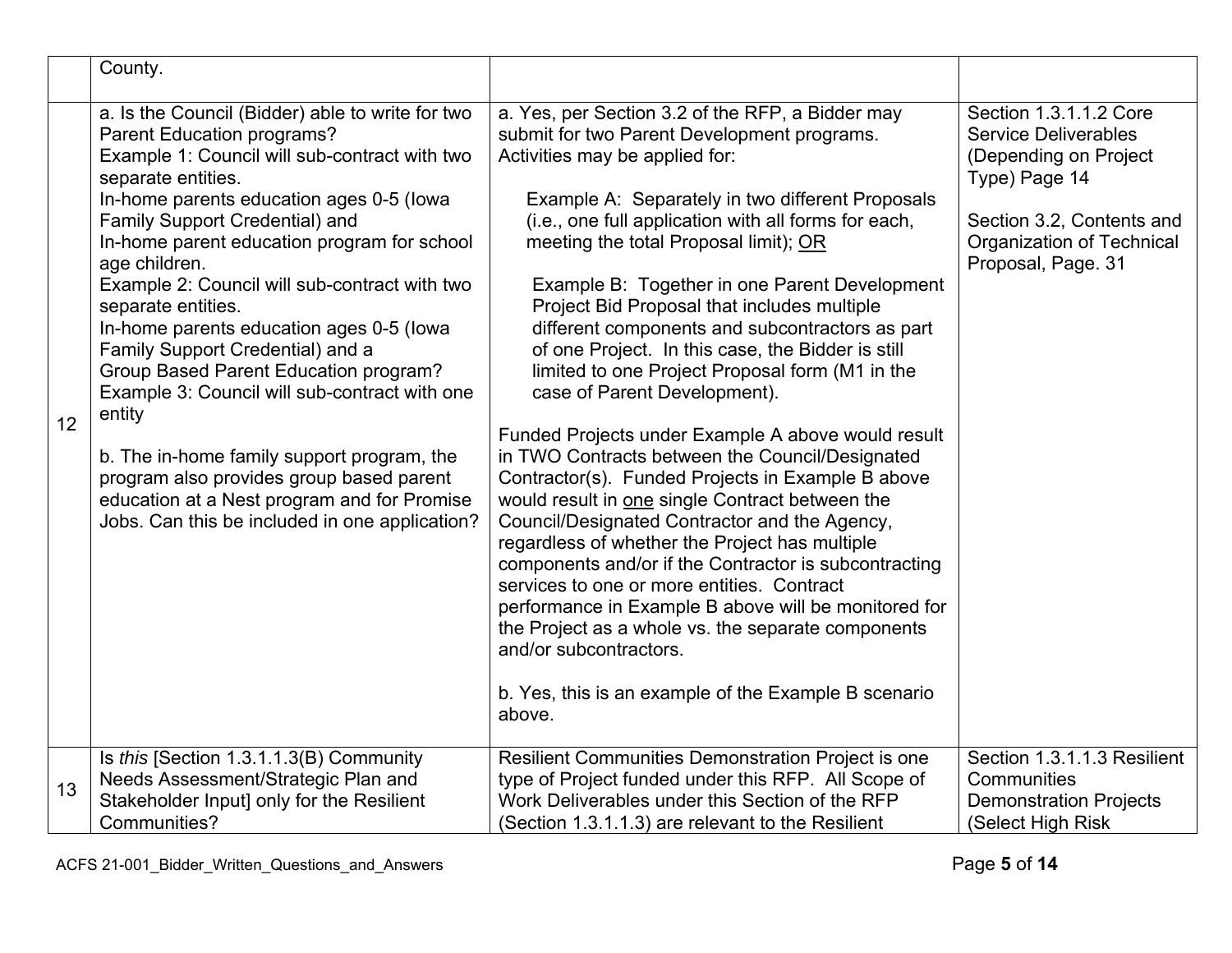|    |                                                                                                                                                                                                                                                                                                                                                                                                                                                                                                                                                                                                                            | <b>Communities Demonstration Projects. This includes</b><br>RFP content between Section 1.3.1.1.3 (page 16-18)<br>and 1.3.1.2 Reporting Requirements (page 18).<br>Deliverables under this Section (1.3.1.1.3) do not<br>apply to other core service types.                                                                                                                                                                                                                                                                                                                                                  | Counties) B. Community<br><b>Needs</b><br>Assessment/Strategic<br><b>Plan and Stakeholder</b><br>Input - Page 17                                                                                                     |
|----|----------------------------------------------------------------------------------------------------------------------------------------------------------------------------------------------------------------------------------------------------------------------------------------------------------------------------------------------------------------------------------------------------------------------------------------------------------------------------------------------------------------------------------------------------------------------------------------------------------------------------|--------------------------------------------------------------------------------------------------------------------------------------------------------------------------------------------------------------------------------------------------------------------------------------------------------------------------------------------------------------------------------------------------------------------------------------------------------------------------------------------------------------------------------------------------------------------------------------------------------------|----------------------------------------------------------------------------------------------------------------------------------------------------------------------------------------------------------------------|
| 14 | Stakeholder group: Will focus group type<br>questions be provided for the workgroup to<br>gather input?                                                                                                                                                                                                                                                                                                                                                                                                                                                                                                                    | Resilient Communities awardees may request<br>technical assistance from the Program Administrator;<br>however, the technical assistance will not dictate<br>specific questions for focus groups. Contractors shall<br>determine community needs and tailor Projects<br>accordingly.                                                                                                                                                                                                                                                                                                                          | Section 1.3.1.1.3 Resilient<br>Communities<br><b>Demonstration Projects</b><br>(Select High Risk<br>Counties) B. Community<br><b>Needs</b><br>Assessment/Strategic<br><b>Plan and Stakeholder</b><br>Input - Page 17 |
| 15 | Will the workgroup be provided the specific<br>data points to collect and review, that will be<br>included in the strategic plan?                                                                                                                                                                                                                                                                                                                                                                                                                                                                                          | Resilient Communities awardees may request<br>technical assistance from the Program Administrator;<br>however, the technical assistance will not dictate<br>specific data sources to be used in developing a<br>needs assessment or strategic plan. Contractors shall<br>determine community needs and tailor Projects<br>accordingly.                                                                                                                                                                                                                                                                       | Section 1.3.1.1.3 Resilient<br>Communities<br><b>Demonstration Projects</b><br>(Select High Risk<br>Counties) B. Community<br><b>Needs</b><br>Assessment/Strategic<br><b>Plan and Stakeholder</b><br>Input - Page 17 |
| 16 | Definition of "Project" means the individual<br>Projects funded under the Iowa Child Abuse<br>Prevention Program as a result of this RFP.<br>Using the definition of Project provided in the<br>RFP, will this be a requirement of each<br>individual Project funded (example: Sexual<br>Abuse Prevention and Home Visitation) and<br>not the Council that applied for the funds? So<br>if the Council is the Bidder and is awarded<br>funding for Sexual Abuse Prevention and<br>Home Visitation each of these sub-contractors<br>of the Council would need to have separate<br>Stakeholder Groups and submit a Strategic | Parent Development, Home Visitation and Sexual<br>Abuse Prevention Projects are not required to have<br>stakeholder groups separate from the Community<br>Based Coalition or Council. Parent Development,<br>Home Visitation and Sexual Abuse Prevention<br>Projects are not required to complete a needs<br>assessment or strategic plan.<br>Specific Activities outlined under 1.3.1.1.3 includes<br>Scope of Work requirements for Bidders applying in<br>the category of Resilient Communities Demonstration<br>Projects. This category is restricted to the identified<br><b>High-Risk Communities.</b> | Section 1.3.1.1.3 Resilient<br>Communities, Page 16                                                                                                                                                                  |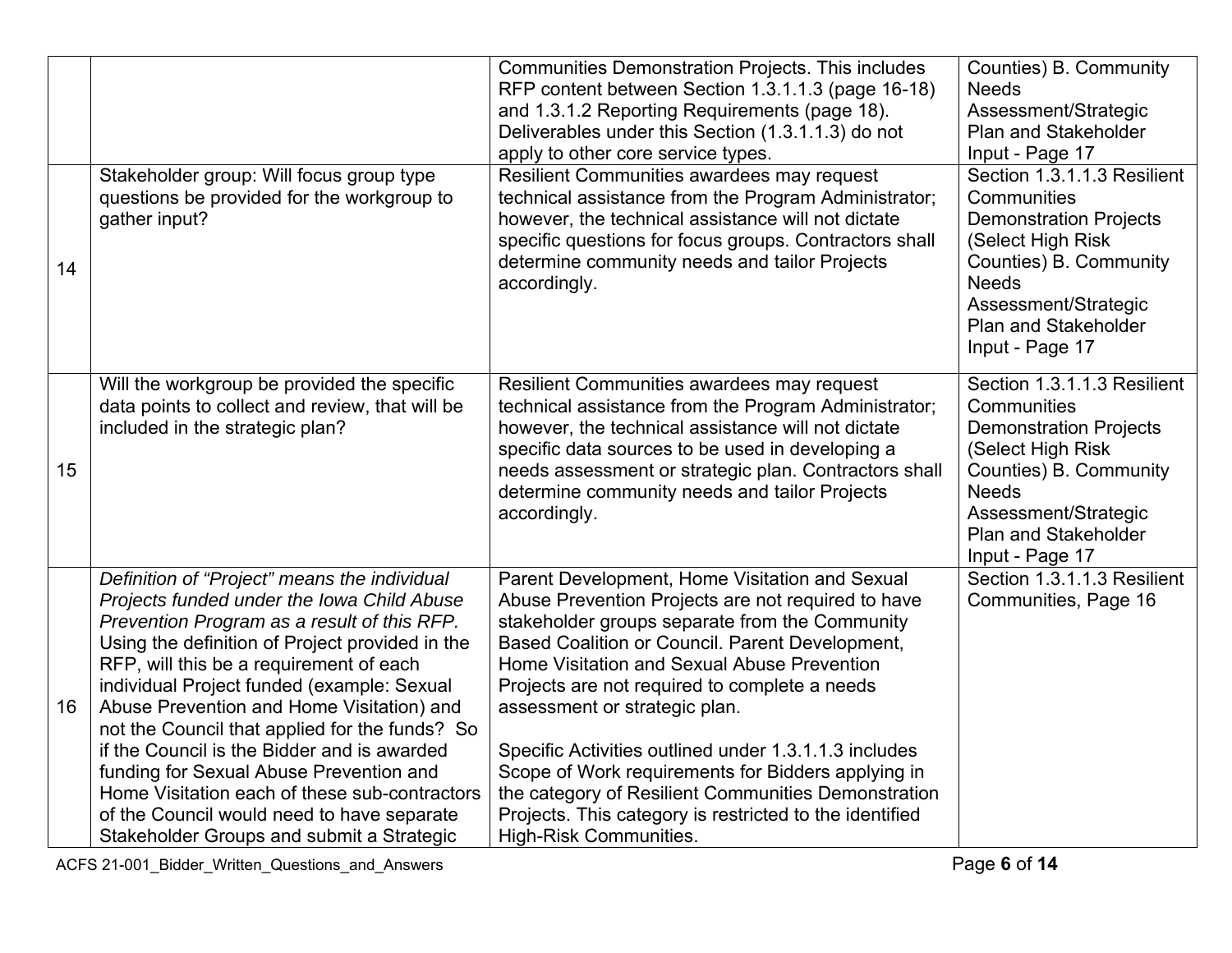|    | Plan?                                                                                                                                          |                                                                                                                                                                              |                                                                                                   |
|----|------------------------------------------------------------------------------------------------------------------------------------------------|------------------------------------------------------------------------------------------------------------------------------------------------------------------------------|---------------------------------------------------------------------------------------------------|
|    |                                                                                                                                                |                                                                                                                                                                              |                                                                                                   |
|    | I have a question on the Parent<br>Education/Home Visiting Scoring on<br>Attachment O. It asks "Name of Applicant                              | The entity listed on Attachment G, Section II shall<br>complete and sign this form.                                                                                          | Attachment O (1), Project<br><b>Evidence Scoring Tool</b>                                         |
| 17 | Organization" Would this be the Council or<br>the subcontractor who will be carrying out the<br>program                                        | See Second Amendment to ACFS 21-001, revision 4.                                                                                                                             |                                                                                                   |
| 18 | Can the Adult component in SAP include high<br>school student efforts? Or is the adult<br>component supposed to be the parents of<br>children? | See Second Amendment to ACFS 21-001, revision 3.                                                                                                                             | Section 1.3.1.1.2 Core<br><b>Services Deliverables</b><br>(Depending on Project<br>Type), Page 15 |
|    | If an organization wants to bid for the same<br>services in more than one county, do they<br>have to submit different proposals, or can        | Council structure, including organization of Councils to<br>cover one or multiple counties, is left to the discretion<br>of the Council. Councils covering multiple counties | <b>RFP Purpose, Bidder</b><br><b>Eligibility Requirements,</b><br>Page 5                          |
| 19 | they combine the counties into one proposal?                                                                                                   | may elect to propose services covering one, some, or<br>all of the counties they cover.                                                                                      |                                                                                                   |
|    |                                                                                                                                                | Organizations providing services that include multiple<br>Council service areas may be included in multiple                                                                  |                                                                                                   |
|    |                                                                                                                                                | Council Bid Proposals. Proposals shall be aligned by<br>Council service areas, not Provider/Subcontractor                                                                    |                                                                                                   |
|    |                                                                                                                                                | service areas.                                                                                                                                                               |                                                                                                   |
|    | Which name needs to appear in the Proposal<br>blanks labeled Bidder (Council)? Attachment                                                      | The entity listed on Attachment G, Section II shall<br>complete and sign this form.                                                                                          | Section 3.2, Contents and<br>Organization of Technical                                            |
| 20 | B has a place for "Legal Name" as well as                                                                                                      |                                                                                                                                                                              | Proposal, Page 31                                                                                 |
|    | "Doing Business As name," however, other                                                                                                       | See Second Amendment to ACFS 21-001, revision 4.                                                                                                                             |                                                                                                   |
|    | pages just list a place for Bidder (Council).<br>When submitting an amended MOU with the                                                       | Amended MOUs shall be included behind Attachment                                                                                                                             | Section 3.2, Contents and                                                                         |
|    | bid proposal, where should it be organized in                                                                                                  | G.                                                                                                                                                                           | <b>Organization of Technical</b>                                                                  |
| 21 | the proposal?                                                                                                                                  |                                                                                                                                                                              | Proposal, Page 31                                                                                 |
|    |                                                                                                                                                | See Second Amendment to ACFS 21-001, Revision 8.                                                                                                                             | Attachment G, Page 56                                                                             |
|    | We primarily use The Incredible Years for our                                                                                                  | Accreditation is not a requirement for funding,                                                                                                                              | Attachment O (1), Project                                                                         |
| 22 | home visiting program. Is there a secondary<br>grant requirement that our program and/or                                                       | however, Projects proposing to utilize Evidence-Based<br>Programming (i.e., identifying their program as                                                                     | <b>Evidence Scoring Tool</b>                                                                      |
|    | staff be accredited or certified through The                                                                                                   | Evidence-Based) shall provide documentation to verify                                                                                                                        |                                                                                                   |

ACFS 21-001\_Bidder\_Written\_Questions\_and\_Answers Page **7** of **14**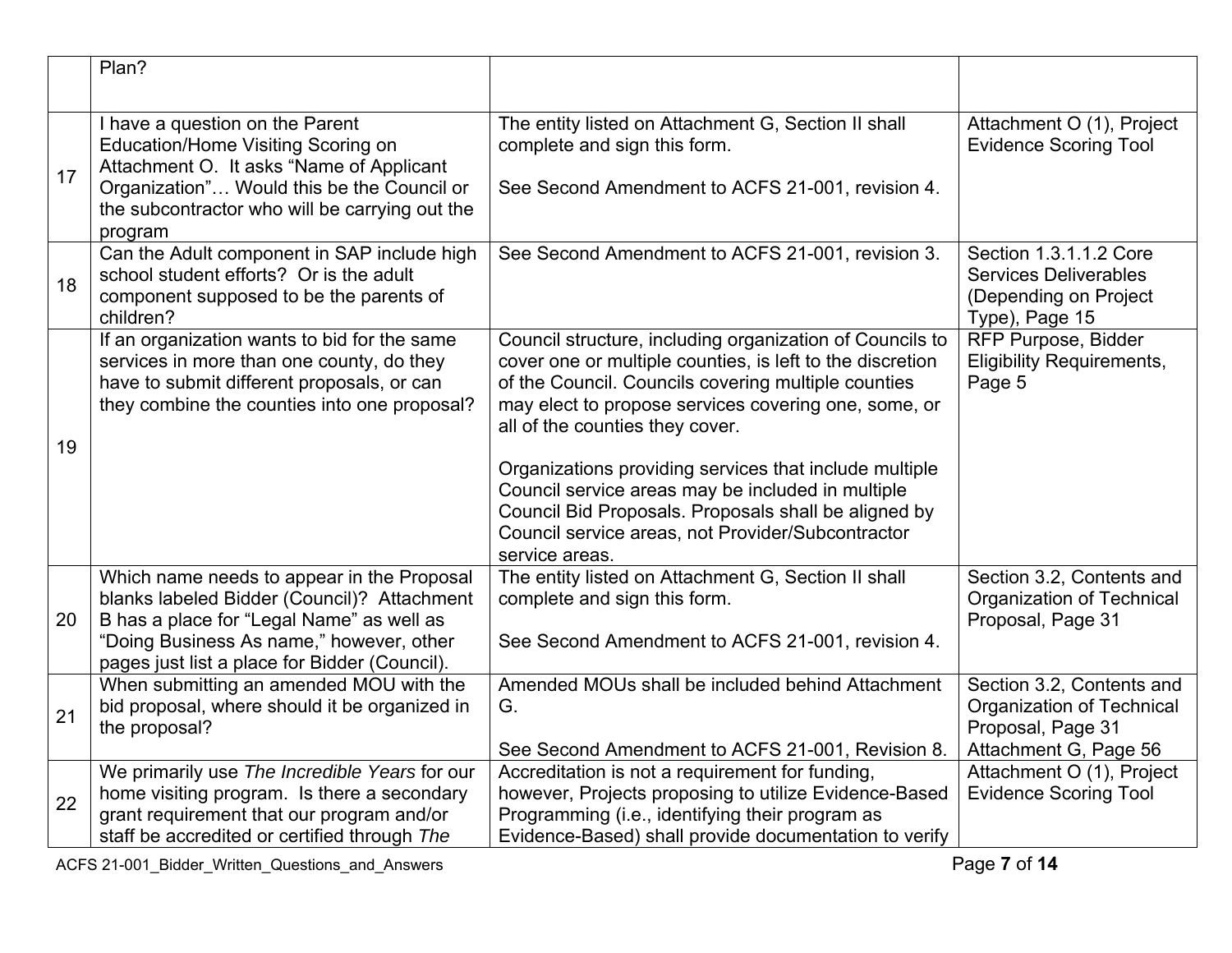|    | Incredible Years?                                                                         | the Project is using the identified Program/Model as                                               |                              |
|----|-------------------------------------------------------------------------------------------|----------------------------------------------------------------------------------------------------|------------------------------|
|    |                                                                                           | intended and meet minimum requirements of the                                                      |                              |
|    | We are certified via the Council on                                                       | model (e.g., staff qualifications, dosage, target                                                  |                              |
|    | <b>Accreditation- Family Support Alternate</b>                                            | audience, etc.)                                                                                    |                              |
|    | designation, and ALL Family Support Workers                                               |                                                                                                    |                              |
|    | are Certified Family Development Specialists                                              | Projects not yet completing an accreditation, affiliation                                          |                              |
|    | via the University of Iowa's National Resource                                            | or other certification process may submit                                                          |                              |
|    | Center for Family Centered Practice.                                                      | documentation verifying the present status of their<br>Program's progress towards meeting required |                              |
|    | Additionally, our Iowa Family Support                                                     | standards.                                                                                         |                              |
|    | Credentialing application has been approved,                                              |                                                                                                    |                              |
|    | and we will begin that accreditation process in                                           | See Second Amendment to ACFS 21-001, revision                                                      |                              |
|    | January, 2020 (we will NOT have the official                                              | 10. Attachment O (1) now includes an additional                                                    |                              |
|    | IFSC Accreditation by this grant application                                              | "instructions" tab.                                                                                |                              |
|    | deadline).                                                                                |                                                                                                    |                              |
|    |                                                                                           |                                                                                                    |                              |
|    | It's just not clear to me if we also need to be                                           |                                                                                                    |                              |
|    | certified via the actual The Incredible Years                                             |                                                                                                    |                              |
|    | curriculum in order to be awarded the 4                                                   |                                                                                                    |                              |
|    | possible points on Attachment O(1).                                                       |                                                                                                    |                              |
|    | Can I share with the community committee                                                  | It is the responsibility of the Council/Coalition to                                               |                              |
|    | that will be voting on 2 projects out of the 3                                            | determine the method for selecting which local Project                                             |                              |
|    | that want to put in bids, that one is not                                                 | Proposals to put forward in response to this RFP.                                                  |                              |
|    | certified/accredited in the program they are                                              |                                                                                                    |                              |
|    | submitting a bid for?                                                                     |                                                                                                    |                              |
| 23 |                                                                                           |                                                                                                    |                              |
|    | That is probably a question I should be able to                                           |                                                                                                    |                              |
|    | sufficiently answer, but I want to make sure I<br>am ethical in my responses and how I go |                                                                                                    |                              |
|    | about this RFP. Especially for my first time                                              |                                                                                                    |                              |
|    | around.                                                                                   |                                                                                                    |                              |
|    | As a group-based parent development                                                       | Yes. Attachment O(1) was developed to identify one                                                 | Attachment O (1), Project    |
|    | program, we utilize multiple curricula                                                    | or multiple Programs/Models.                                                                       | <b>Evidence Scoring Tool</b> |
| 24 | throughout the year. Is it okay to check more                                             |                                                                                                    |                              |
|    | than one "program" on Attachment O(1)?                                                    |                                                                                                    |                              |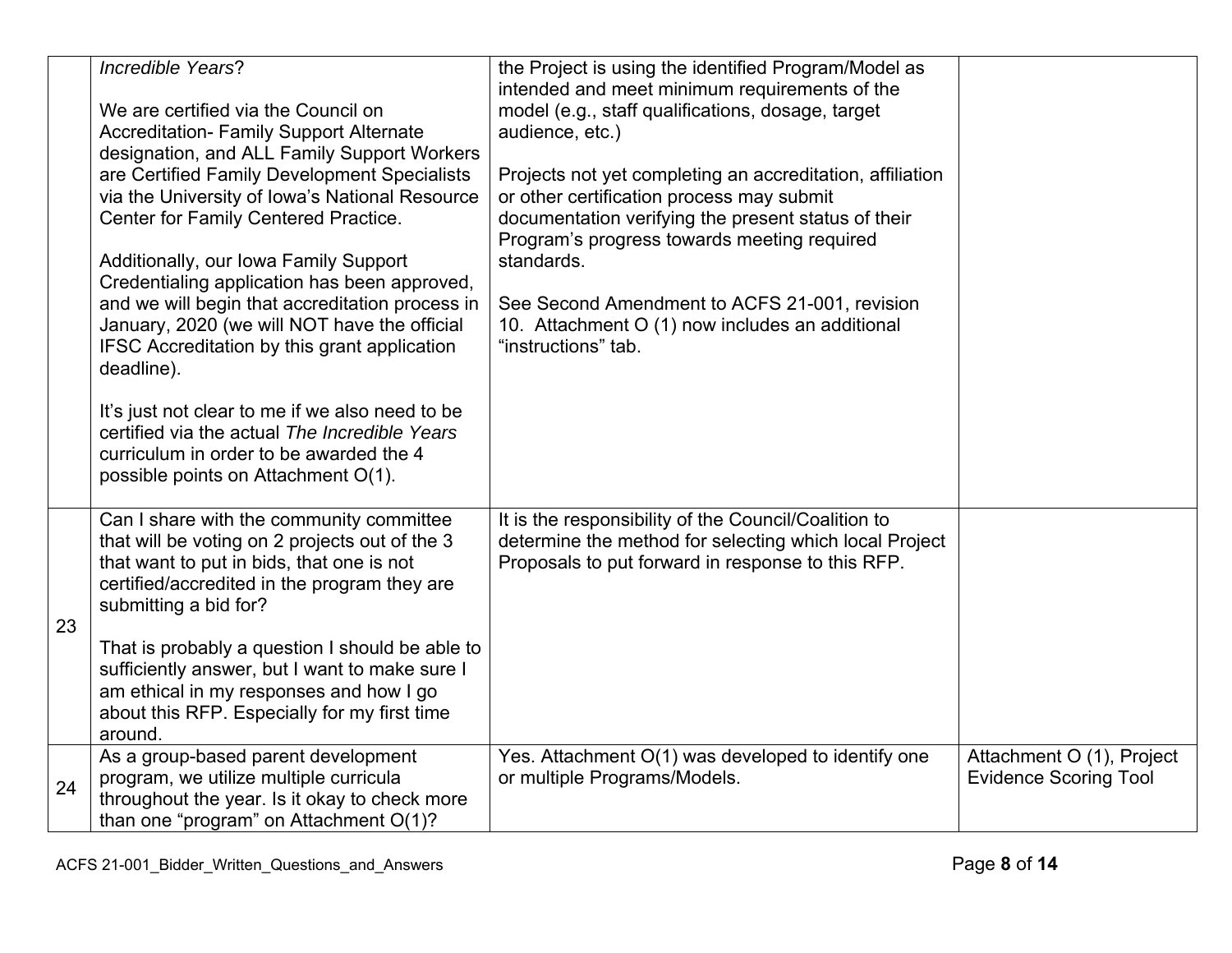| 25 | If we have community events, focus groups,<br>or meetings for the Resilient Communities<br>project, can we purchase food with the<br>money? If so, which section would this be<br>listed under on the budget form?                                                                                                                                                                                                                                                                                                                                                                                                 | Utilizing funds to purchase food could be considered<br>allowable under multiple expense categories including,<br>but not limited to:<br>Incentives, if providing a meal is intended to entice<br>participation<br>Travel, if meals are purchased for individuals traveling<br>(see https://das.iowa.gov/state-accounting/travel-<br>relocation for state policies and procedures related to<br>travel related reimbursements)<br>Training, if meals are necessary in order to attend<br>training<br>Supplies, if meals are necessary and reasonable<br>related to the Project objective.<br>Universal federal guidelines. Pg. 32<br>https://www.ecfr.gov/cgi-bin/text-idx?node=pt45.1.75<br>State guidelines on travel cost. Pg. 71<br>https://das.iowa.gov/state-accounting/travel-relocation | Page 32, Code of Federal<br>regulations<br>https://www.ecfr.gov/cgi-<br>bin/text-<br>idx?node=pt45.1.75<br><b>Sample Contract Section</b><br>1.3.3.7, Page 71 |
|----|--------------------------------------------------------------------------------------------------------------------------------------------------------------------------------------------------------------------------------------------------------------------------------------------------------------------------------------------------------------------------------------------------------------------------------------------------------------------------------------------------------------------------------------------------------------------------------------------------------------------|-------------------------------------------------------------------------------------------------------------------------------------------------------------------------------------------------------------------------------------------------------------------------------------------------------------------------------------------------------------------------------------------------------------------------------------------------------------------------------------------------------------------------------------------------------------------------------------------------------------------------------------------------------------------------------------------------------------------------------------------------------------------------------------------------|---------------------------------------------------------------------------------------------------------------------------------------------------------------|
| 26 | RFP Page 15 of 89, Home Visiting Services:<br>This section states "To be eligible for inclusion<br>in this category, a Project must utilize one of<br>the models listed on the United States<br>Department of Health and Human Services,<br>Administration for Children and Families'<br>Home Visiting Evidence of Effectiveness<br>website"<br>'The Incredible Years' program does not<br>appear to be listed, but it is listed on<br>Attachment O (1) Project Scoring tool. If a<br>home visitation program plans to use 'The<br>Incredible Years' program will they met the<br>requirement above, from page 15? | The Home Visitation category is limited to models on<br>the HRSA list which can be found here:<br>https://mchb.hrsa.gov/maternal-child-health-<br>initiatives/home-visiting-overview<br>Home-based service Projects using a Model not found<br>on the HRSA list are eligible to apply in the Parent<br>Development category. Attachment O(1) is used for<br>scoring on both Home Visitation and Parent<br>Development.                                                                                                                                                                                                                                                                                                                                                                          | Section 1.3.1.1.2 Core<br>Service Deliverables, A(1),<br><b>Home Visiting Services</b><br>Attachment O (1), Project<br><b>Evidence Scoring Tool</b>           |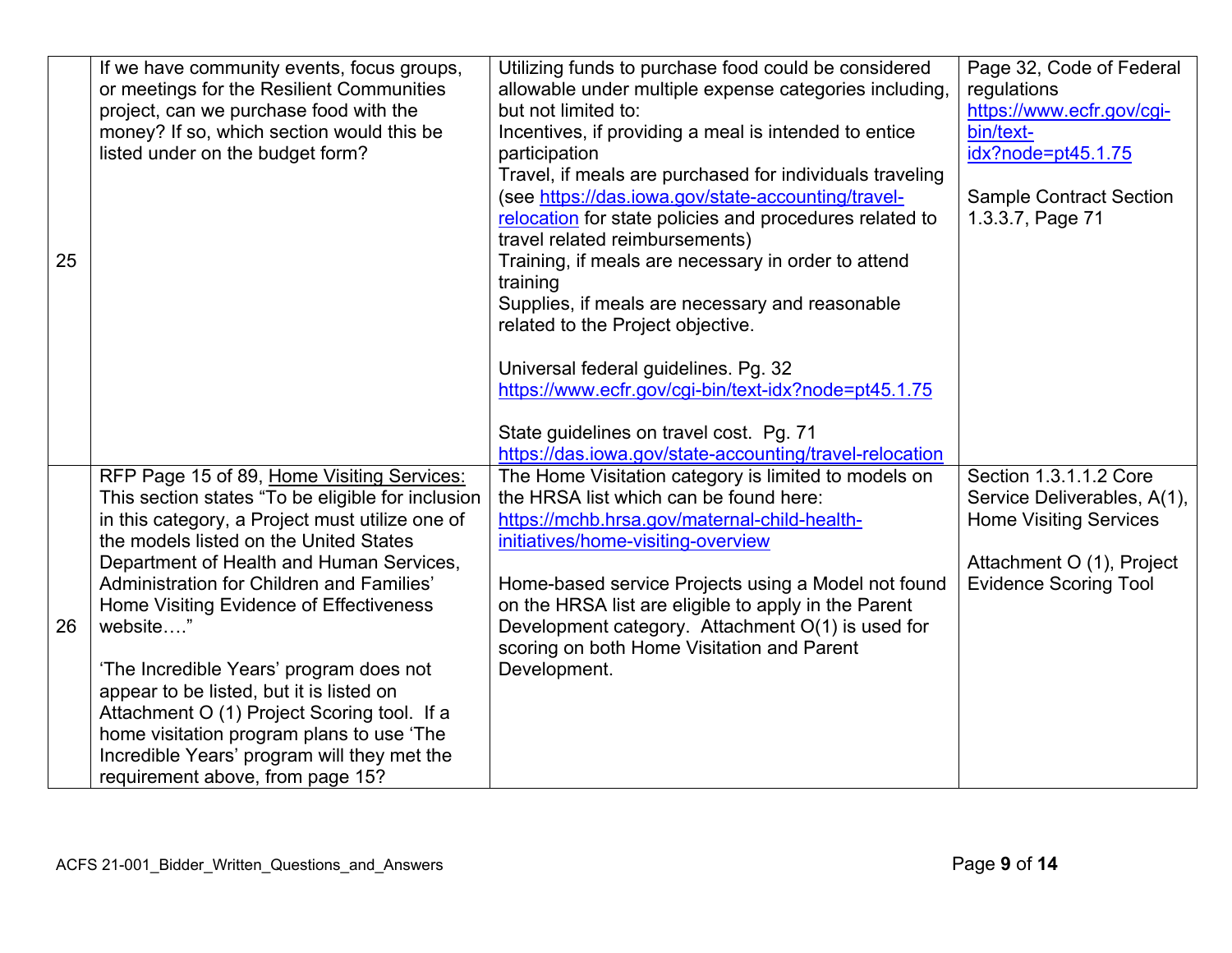| 27 | RFP Attachment O (1) Project Scoring tool:<br>a. If a home visiting program proposes to use<br>'The Incredible Years' program, do they need<br>to be certified in the program?<br>b. Do they need to be certified in 'The<br>Incredible Years' program to choose the<br>option of "Well Supported Programs" on<br>Attachment O(1)?<br>c. If they are not certified in 'The Incredible<br>Years' program should they choose "Other"<br>Model/program curricula?                                                                                                                                                                                                                                                                        | a. Home visitation Projects are limited to models<br>approved by HRSA https://mchb.hrsa.gov/maternal-<br>child-health-initiatives/home-visiting-overview<br>b. Please see response to Question 1.<br>c. Please see Second Amendment to ACFS 21-001,<br>revision 10.                                                                                                                                                                                                                                                                                                                                                                                                                                                                                                                                                                                                                   | Attachment O (1), Project<br><b>Evidence Scoring Tool</b>                                              |
|----|---------------------------------------------------------------------------------------------------------------------------------------------------------------------------------------------------------------------------------------------------------------------------------------------------------------------------------------------------------------------------------------------------------------------------------------------------------------------------------------------------------------------------------------------------------------------------------------------------------------------------------------------------------------------------------------------------------------------------------------|---------------------------------------------------------------------------------------------------------------------------------------------------------------------------------------------------------------------------------------------------------------------------------------------------------------------------------------------------------------------------------------------------------------------------------------------------------------------------------------------------------------------------------------------------------------------------------------------------------------------------------------------------------------------------------------------------------------------------------------------------------------------------------------------------------------------------------------------------------------------------------------|--------------------------------------------------------------------------------------------------------|
| 28 | <b>ATTACHMENT O (1): Project Evidence</b><br><b>Scoring Tool (Home Visitation)</b><br>In Attachment O (1) of the application<br>materials, acceptable programs/curricula are<br>listed on the scoring tool. The Sub-Contractor<br>primarily uses The Incredible Years for their<br>home visiting program. Is the Sub-Contractor<br>required to have the program and/or staff be<br>accredited or certified through The Incredible<br>Years?<br>The Sub-Contractor is certified via the Council<br>on Accreditation- Family Support Alternate<br>designation, and ALL Family Support Workers<br>are Certified Family Development Specialists<br>via the University of Iowa's National Resource<br>Center for Family Centered Practice. | See answer to questions 1, 22, 26, and 27.<br>Attachment O(1) Promising Programs listing<br>"Programs following Iowa Family Support Credential"<br>include those awarded the Iowa Family Support<br>Credential or those awarded the Alternate Iowa<br>Family Support Credential. For additional information<br>on the Alternate Iowa family Support Credential which<br>addressed COA (Council on Accreditation) accredited<br>programs, see:<br>http://lsiowa.org/ifstan/about-the-alternate-iowa-family-<br>support-credential<br>Project Evidence scoring is limited to evidence of<br>effectiveness of the program/model. It does not<br>consider provider experience and/or training<br>independent of model/program use, therefore, training<br>certifications not associated with an evidence-based<br>program/model do not fall within the scope of this<br>scored component. | Attachment O (1), Project<br><b>Evidence Scoring Tool</b>                                              |
| 29 | Home Visiting Services - If an applicant is an<br>approved curriculum user for Parents as<br>Teachers but is not an affiliate of the Parents<br>as Teachers model can they apply to use the                                                                                                                                                                                                                                                                                                                                                                                                                                                                                                                                           | See response to question 22.<br>See Second Amendment to ACFS 21-001, revision<br>10. Attachment O (1) now includes an additional                                                                                                                                                                                                                                                                                                                                                                                                                                                                                                                                                                                                                                                                                                                                                      | Section 1.3.1.1.2 Core<br>Service Deliverables - A.<br><b>Family Support Services,</b><br>Page 14 & 15 |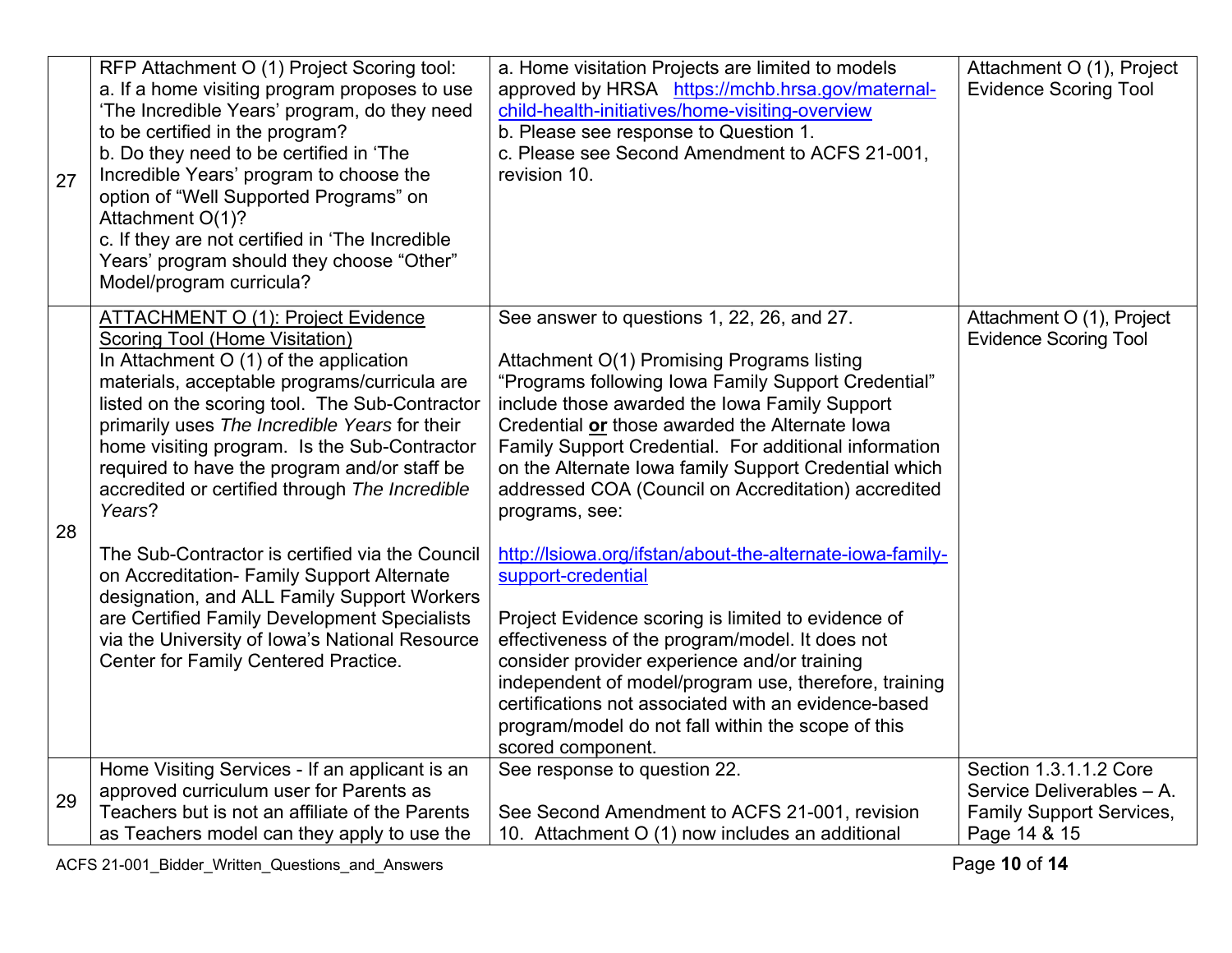|    | Parents as Teachers model or if they also                                                    | "instructions" tab.                                                                                               |                                           |
|----|----------------------------------------------------------------------------------------------|-------------------------------------------------------------------------------------------------------------------|-------------------------------------------|
|    | have the Iowa Family Support Credential                                                      |                                                                                                                   |                                           |
|    | should they apply as a program following the                                                 |                                                                                                                   |                                           |
|    | Iowa Family Support Credential instead?<br>Can you clarify that funds in years 3-5 may be    | Resilient Communities Projects that shift funds in                                                                | Section 1.3.1.1.3 Resilient               |
|    | shifted to any allowable ICAPP service as                                                    | years 3-5 to direct services may use funds to support                                                             | Communities                               |
|    | long as that service is identified in the                                                    | services that are allowable under Core Services as                                                                | Demonstration Project -                   |
| 30 | strategic plan and that that service does not                                                | listed in this RFP. Funding for direct services shall be                                                          | D. Implementation of                      |
|    | have to be a service that is currently funded                                                | in alignment with the Strategic Plan and is                                                                       | Strategic Plan, Page 18                   |
|    | through an ICAPP core services grant?                                                        | independent of other Contracts awarded under this<br>RFP.                                                         |                                           |
|    | Can you clarify/expand on the parent                                                         | The Scope of Work is not prescriptive how Contractors                                                             | Section 1.4 Performance                   |
|    | leadership advisory component, for example<br>is there a specific number of parents expected | shall engage parents to provide leadership. It is the<br>responsibility of the Bidder to identify how they intend | Measures - Performance<br>Measure Area 2- |
|    | to participate, what does the advisory role                                                  | to engage parents, including number of parents, how                                                               | <b>Community Collaboration</b>            |
| 31 | look like, what does the leadership role look                                                | parents will be involved in decision-making, and their                                                            | and Stakeholder                           |
|    | like?                                                                                        | role with the Project.                                                                                            | Engagement - PM2                          |
|    |                                                                                              |                                                                                                                   | Stakeholder                               |
|    | What is the role of the parent leadership                                                    |                                                                                                                   | Representation and                        |
|    | advisory component in the project leadership<br>team?                                        |                                                                                                                   | Meeting Frequency, Page<br>20             |
|    | Where it states "ICAPP Contractor" does this                                                 | The ICAPP Contractor refers to the entity that, if                                                                | Attachment R:                             |
|    | mean                                                                                         | awarded, will be party to a Contract under this                                                                   | Acknowledgement of                        |
|    | the Eligible Bidder<br>$\bullet$                                                             | Procurement.                                                                                                      | Partnership                               |
|    | the Designated Contractor in the event                                                       |                                                                                                                   | Page 31                                   |
|    | the eligible bidder is not a legal entity                                                    | If the Council will hold the Contract, the Council is<br>considered the Contractor.                               | Definitions, page 10-11                   |
| 32 | or<br>the Sub-contractor providing the<br>$\bullet$                                          |                                                                                                                   |                                           |
|    | service as it relates to the partnership                                                     | If there is a Designated Contractor, the Designated                                                               |                                           |
|    | in question                                                                                  | Contractor is considered the Contractor.                                                                          |                                           |
|    |                                                                                              | See Second Amendment to ACFS 21-001, revision 4                                                                   |                                           |
|    |                                                                                              | page 31; and 1.2 Definitions, "Contractor" and                                                                    |                                           |
|    |                                                                                              | "Designated Contractor" page 10-11.                                                                               |                                           |
| 33 | With regards to building capacity for future                                                 | Training is an allowable expense.                                                                                 | Section 1.3.1.1, D                        |
|    | services, can trainings be included in the                                                   |                                                                                                                   | Implementation of                         |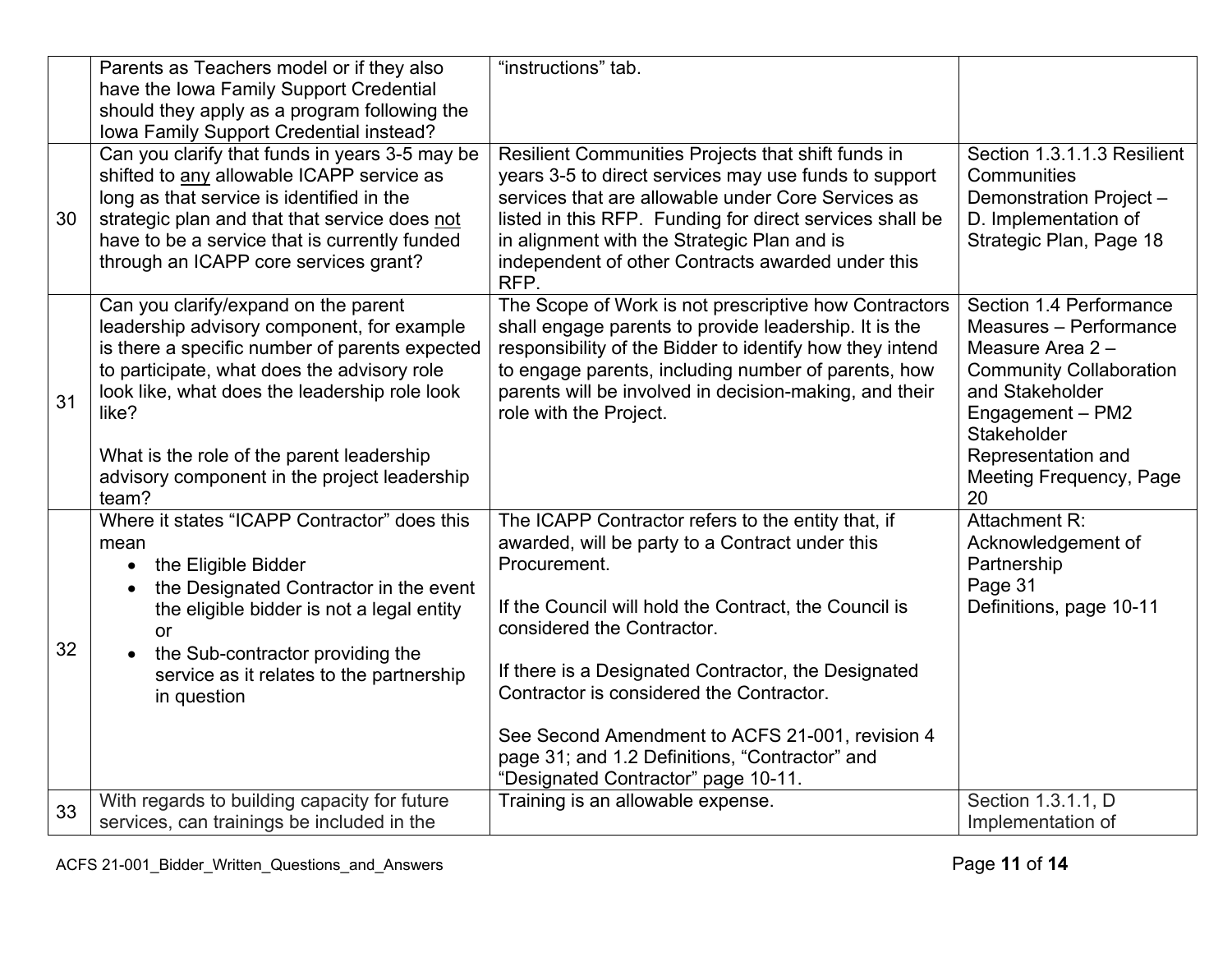|    | proposal for Building Resilient Communities?                                                                                                                                                                                                                                                                                                                                                                                                                                                                                                                                                                                                                                                                                                                                                                                                                                                                                                                                                                                                                                                                                                                                                                                                                                                                               |                                                                                                                                                                                                                                                                                                                                                                                                                                                                                                                                                                                                                                                                                                                                                                                                 | Strategic Plan, page 18                                                                                                                                                              |
|----|----------------------------------------------------------------------------------------------------------------------------------------------------------------------------------------------------------------------------------------------------------------------------------------------------------------------------------------------------------------------------------------------------------------------------------------------------------------------------------------------------------------------------------------------------------------------------------------------------------------------------------------------------------------------------------------------------------------------------------------------------------------------------------------------------------------------------------------------------------------------------------------------------------------------------------------------------------------------------------------------------------------------------------------------------------------------------------------------------------------------------------------------------------------------------------------------------------------------------------------------------------------------------------------------------------------------------|-------------------------------------------------------------------------------------------------------------------------------------------------------------------------------------------------------------------------------------------------------------------------------------------------------------------------------------------------------------------------------------------------------------------------------------------------------------------------------------------------------------------------------------------------------------------------------------------------------------------------------------------------------------------------------------------------------------------------------------------------------------------------------------------------|--------------------------------------------------------------------------------------------------------------------------------------------------------------------------------------|
| 34 | If a legal entity charges an indirect rate,<br>should the project also include their agency<br>indirect rate in the budget?                                                                                                                                                                                                                                                                                                                                                                                                                                                                                                                                                                                                                                                                                                                                                                                                                                                                                                                                                                                                                                                                                                                                                                                                | Projects are limited to 15% of the total award to apply<br>towards Indirect Costs under this RFP, See 3.3.1<br><b>Pricing Restrictions.</b><br>All Indirect Costs shall be included in the section of the<br><b>Budget for Indirect Costs</b>                                                                                                                                                                                                                                                                                                                                                                                                                                                                                                                                                   | Section 3.3.11, page 32                                                                                                                                                              |
| 35 | Recognizing that guidelines for both the lowa<br><b>Family Support Credential and Council on</b><br>Accreditation (COA) are the same for family<br>support programs, will programs currently<br>accredited by COA be granted a Promising<br>Rating of "2"; similar to lowa Family Support<br>credentialed programs? We have received<br>prior guidance that the Iowa Family Support<br>Credential is not intended to supersede our<br>National Credential with the Council on<br>Accreditation. For reference:<br>http://lsiowa.org/ifstan/ "Promising program"<br>means a program that meets all of the<br>following requirements: (a) The program<br>conforms to a clear, consistent family support<br>model that has been in existence for at least<br>three years; (b) The program is grounded in<br>relevant empirically-based knowledge; (c) The<br>program is linked to program-determined<br>outcomes; (d) The program is associated with<br>a national or state organization that either has<br>comprehensive program standards that<br>ensure high-quality service delivery and<br>continuous program quality improvement or<br>the program model has demonstrated through<br>the program's benchmark outcomes that the<br>program has achieved significant positive<br>outcomes equivalent to those achieved by | Attachment O(1) Promising Programs listing<br>"Programs following Iowa Family Support Credential<br>(IFSC)" includes both:<br>• Programs awarded the Iowa Family Support<br>Credential and;<br>Programs awarded the Alternate Iowa Family<br>$\bullet$<br>Support Credential.<br>A process exists for the Iowa Family Support<br><b>Technical Assistance Network to award Alternate</b><br>IFSC to Programs that have been credentialed by an<br>outside accrediting body. This is not an automatic<br>process, and Programs identifying evidence-level as<br>Promising through the Iowa Family Support Credential<br>shall have been awarded the IFSC or outline a<br>proposed process for attaining the IFSC.<br>See Second Amendment to ACFS 21-001, Attachment<br>O (1) amended 12-18-2019. | Attachment O (1) (also<br>page 13 of original "RFP<br>with all attachments"<br>document) and page 71 of<br>the "IA Child Maltreatment<br><b>Prevention Needs</b><br>Assessment 2017" |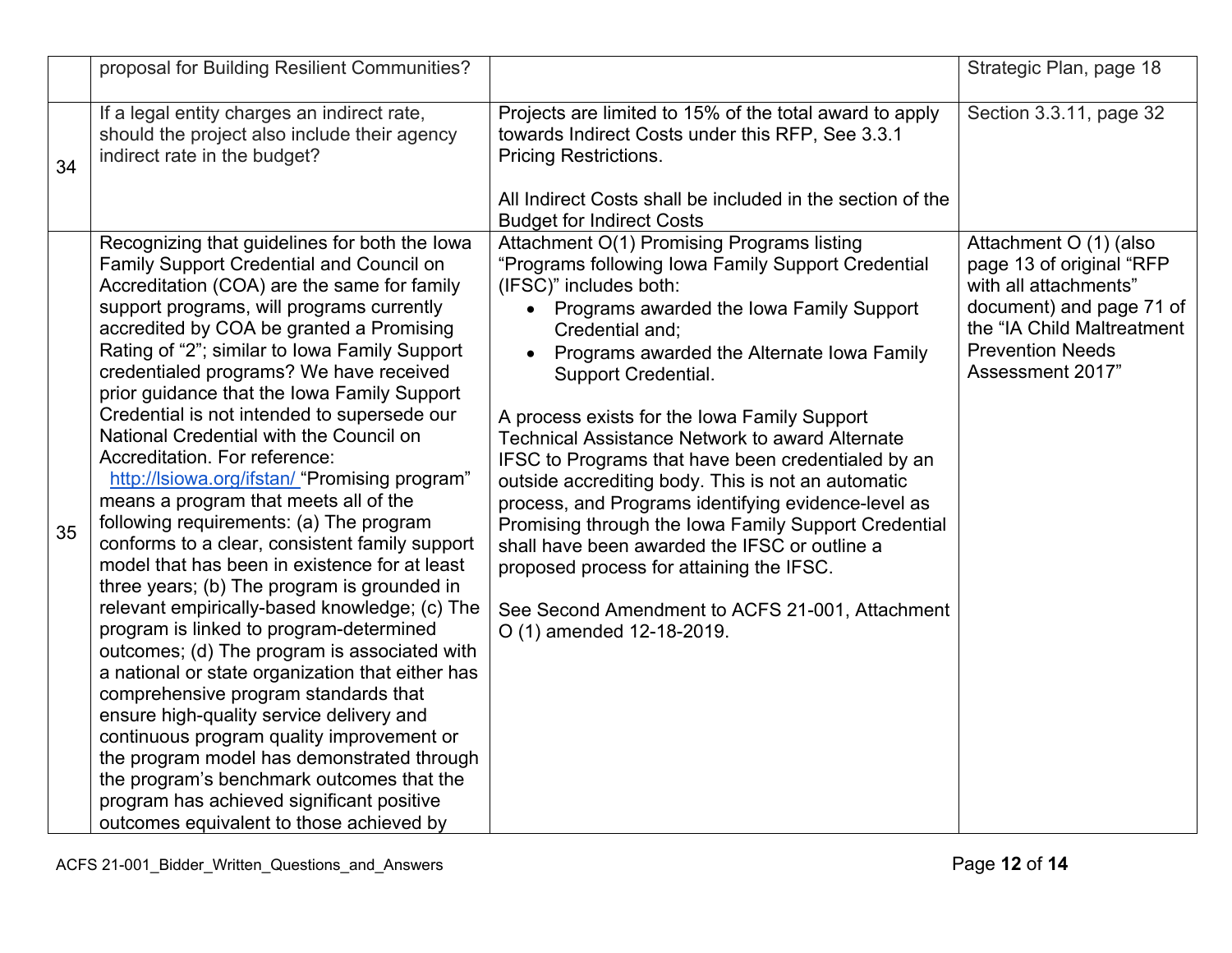|    | program models with published significant<br>and sustained results in a peer-reviewed<br>journal; and (e) The program has been<br>awarded the lowa family support credential<br>and has been reviewed onsite at least every<br>five years to ensure the program's adherence<br>to the lowa family support standards<br>approved by the early childhood lowa state<br>board created in section 2561.3 or a<br>comparable set of standards. The onsite<br>review is completed by an independent review<br>team that is not associated with the program<br>or the organization administering the<br>program". |                                                                                                                                                                                                                                                                                                                                                                                                                                                                           |                                                           |
|----|------------------------------------------------------------------------------------------------------------------------------------------------------------------------------------------------------------------------------------------------------------------------------------------------------------------------------------------------------------------------------------------------------------------------------------------------------------------------------------------------------------------------------------------------------------------------------------------------------------|---------------------------------------------------------------------------------------------------------------------------------------------------------------------------------------------------------------------------------------------------------------------------------------------------------------------------------------------------------------------------------------------------------------------------------------------------------------------------|-----------------------------------------------------------|
| 36 | Would communities implementing the<br>"Nurturing Parenting Program" 0-12 still score<br>a "Promising-2"?                                                                                                                                                                                                                                                                                                                                                                                                                                                                                                   | Affiliation and accreditation requirements are<br>determined by model developer, or in the case of the<br>Iowa Family Support Credential, the Iowa Family<br><b>Support Technical Assistance Network.</b><br>It is the Bidder's responsibility to determine affiliation,<br>accreditation, or credentialing requirements for<br>model/program proposed.<br>See Second Amendment to ACFS 21-001, revision 4,<br>and Attachment O(1), amended 12-18-2019<br>(Instructions). | Attachment O (1), Project<br><b>Evidence Scoring Tool</b> |
| 37 | If subcontractors are not receiving indirect<br>costs do they need to include that in their cost<br>per family?                                                                                                                                                                                                                                                                                                                                                                                                                                                                                            | Proposals shall include all Project costs in their<br>budget, including any Indirect Costs supporting the<br>Project.<br>All Indirect Costs shall be included in the budget and<br>any estimated cost per unit (i.e., student, session,<br>implementation). For example, if a fiscal agent<br>charges 5% of the total award to provide fiscal agent<br>services for a Project that is an associated Project<br>cost and shall be factored into the total Project          | <b>Attachment M, Question</b><br>#9                       |